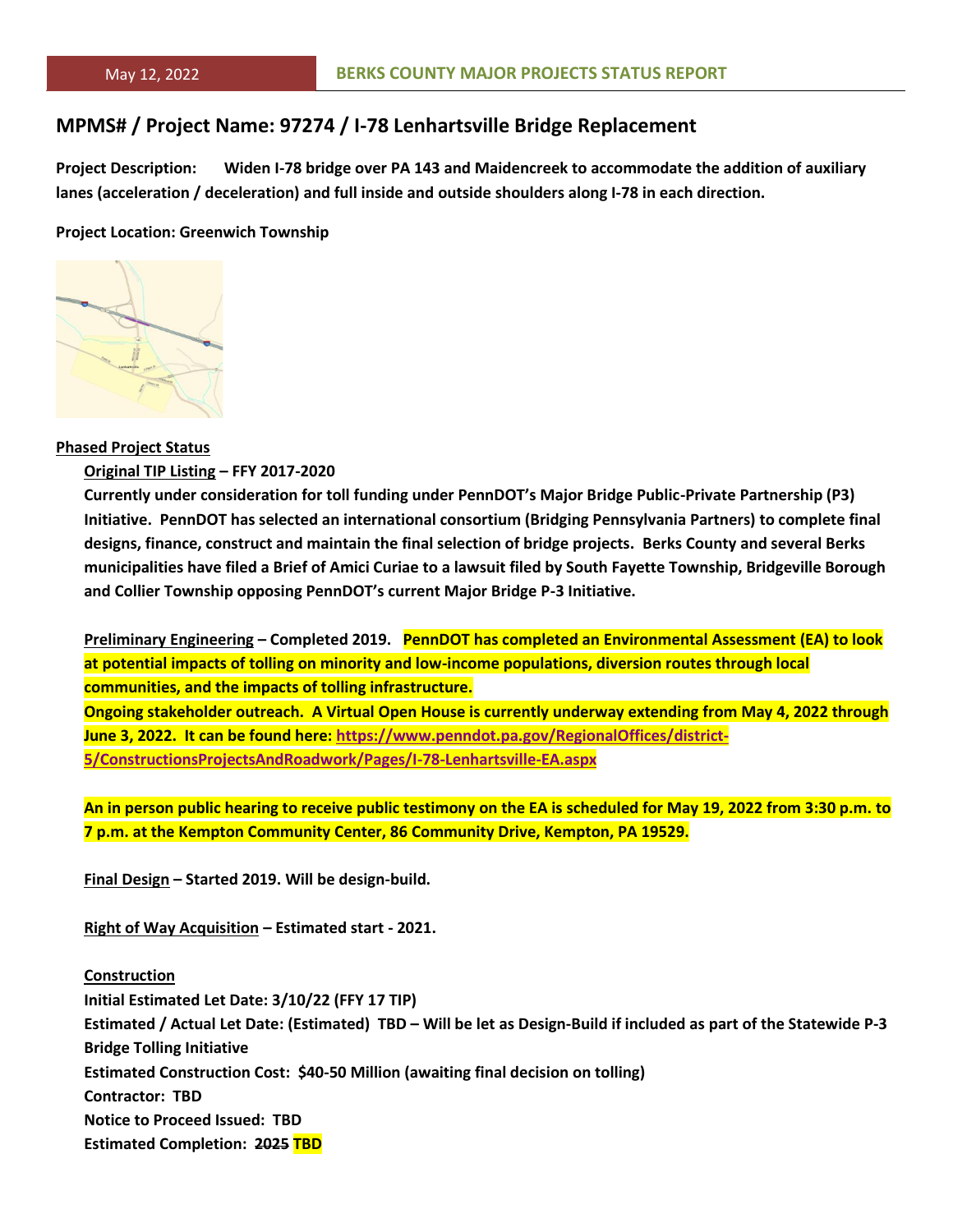# **MPMS # / Project Name: 90569 / SR 222 and Long Lane**

**Project Description: Construction of a roundabout on US 222 at Long Lane to improve safety and reduce congestion. Project Location: Maxatawny Township**



**Phased Project Status Original TIP Listing – FFY 2013-2016**

**Preliminary Engineering - Completed**

**Final Design Phase Initiated: July, 2017 Estimated Completion: 2021 2022 Current Issues: HOP Coordination (Duke Realty, Rutters, Wawa and XODE), Utility Coordination, Maxatawny Township has approved the Roundabout Maintenance Agreement (6/17/21)**

**Right of Way Acquisition Phase Initiated: 2019 Estimated Completion: 2022**

**Construction Initial Estimated Let Date – 9/26/16 (FFY 2013 TIP) Estimated / Actual Let Date: (Estimated) 3/2/2023 but potential to move to 12/2022**

**Estimated Construction Cost: \$7,804,000 Notice to Proceed Issued: TBD Current Issues: Estimated Completion: 2024**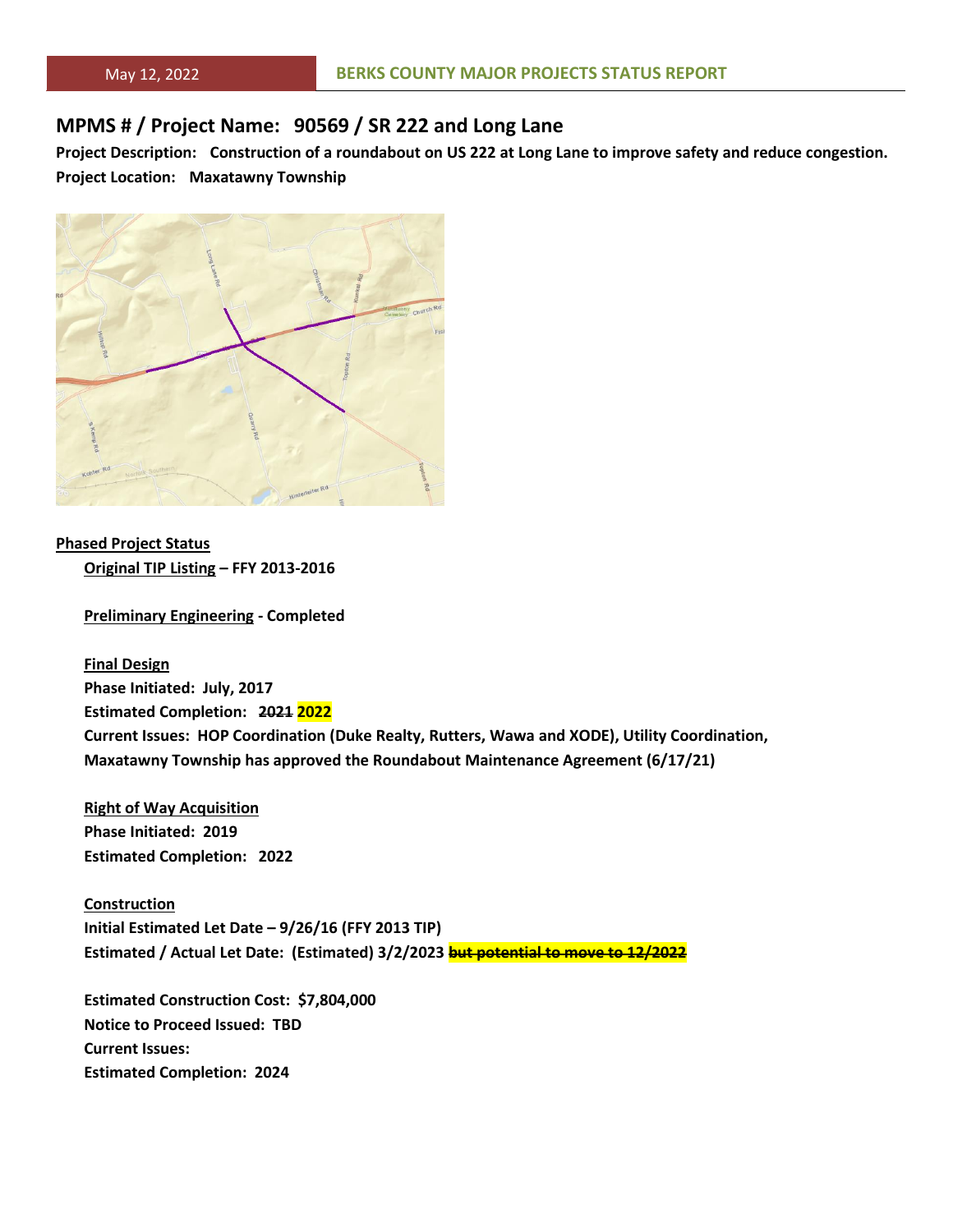## **MPMS # / Project Name: 61972 / SR 222 Widening**

**Project Description: Widening of US 222 to 4-5 lanes between Schaeffer Road and Kutztown Bypass (excluding area improved by SR 222 / SR 662 Intersection improvement)**

**Project Location: Maidencreek and Richmond Townships**



**Phased Project Status Original TIP Listing – FFY 2007 – 2010 (Entire corridor Ontelaunee Twp. to Kutztown Bypass)**

**Preliminary Engineering Phase Initiated: 2014 Estimated Completion: Summer 2022 Current Issues: Working to resolve mitigation for historic resource impacts. Public meeting to be held on May 18, 2022 at Kutztown University from 5:00 p.m. to 7:00 p.m Virtual Plans Display will be available from May 18, 2022 through July 7, 2022 at this address: [https://www.penndot.pa.gov/RegionalOffices/district-5/PublicMeetings/Berks-County/Pages/default.aspx.](https://www.penndot.pa.gov/RegionalOffices/district-5/PublicMeetings/Berks-County/Pages/default.aspx)**

**Final Design Phase Initiated: TBD (Estimated FFY 2022)**

**Right of Way Acquisition Phase Initiated: TBD (Estimated FFY 2022)**

**Construction Initial Estimated Let Date – 6/1/13 (FFY 2011 TIP) with 222/662 and 222/73 9/20/18 (FFY 2015 TIP) as breakout (widening deferred in FFY 2013 breakout) Estimated / Actual Let Date: (Estimated) March 21, 2024 Estimated Construction Cost: \$64,880,719 (FFY 2021 TIP) Contractor: TBD Estimated Completion: 12/31/2026**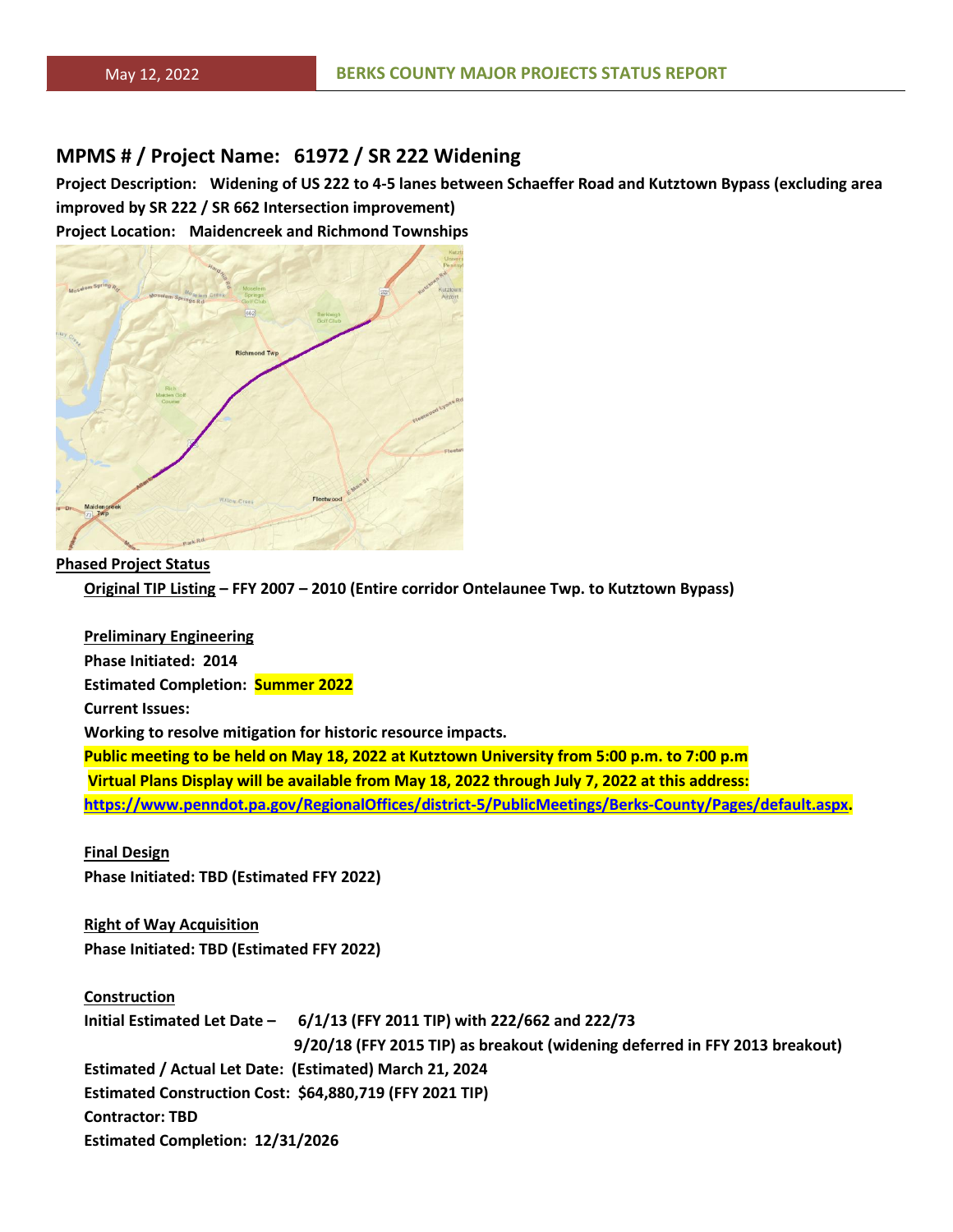# **MPMS # / Project Name: 110008 / SR 222 (24S) Hard Shoulder**

**Project Description: This project involves the addition of an auxiliary lane along US Route 222 Southbound between Paper Mill Road and the US Routes 222 and 422 Interchanges in Wyomissing Borough, Berks County. The project begins where Berkshire Boulevard passes over US Route 222 and continues up and around the hard curve to the Paper Mill Road exit. Project also includes preventative maintenance measures to the bridge spanning Crossing Drive and concrete patching and resurfacing on adjacent section of roadway.**



**Phased Project Status Original TIP Listing – FFY 2019-22**

> **Preliminary Engineering – Initiated 2020 Estimated Completion: 2023 Current Issues: Revisions to environmental documents and noise studies. Northbound improvements to proceed as a separate project.**

**Final Design – TBD (Potential for Design-Build)**

**Right of Way Acquisition – TBD**

#### **Construction**

**Initial Estimated Let Date – 4/8/21 (FFY 19 TIP) Estimated / Actual Let Date: (Estimated) October, 2025 Estimated Construction Cost: \$12,360,000 \$17,000,000 Contractor: TBD Notice to Proceed Issued: TBD Estimated Completion: TBD**

**MPMS # / Project Name: 72814 / SR 422 (29M) Reconstruction**

 **114439 / West Shore Bypass Phase 1**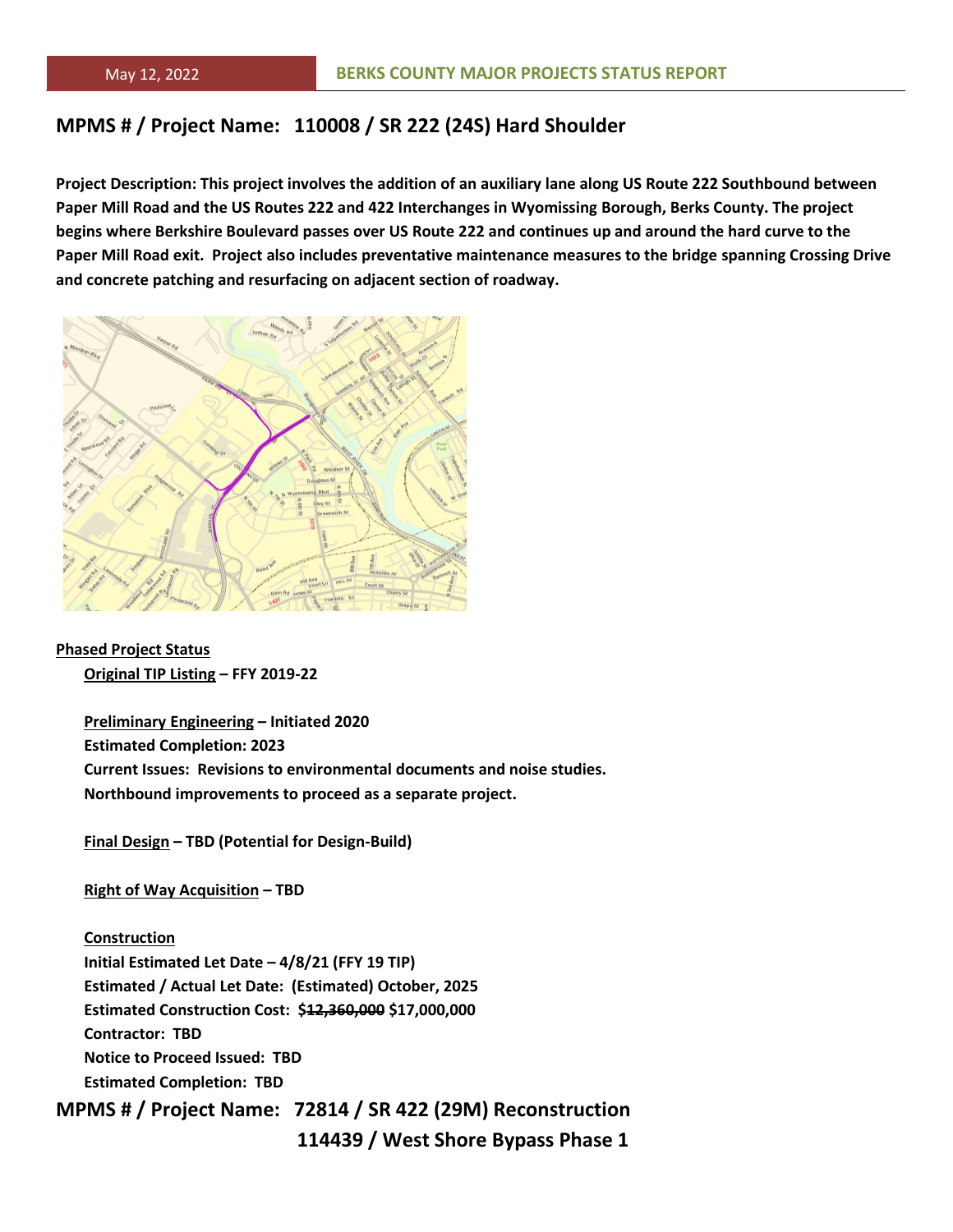**Project Description: Design complete reconstruction and widening of US 422 (West Shore Bypass) from SR 12 to just east of I-176 to 3 lanes in each direction including full reconstruction of all bridges and all interchanges to improve safety and reduce congestion. Project also includes reconstruction of Bingaman St. Bridge over the Schuylkill River. Project Location: City of Reading, West Reading and Wyomissing Boroughs, and Cumru and Exeter Townships.**

**Phase 1 : Reconstruction from Buttonwood Street Bridge to east of Lancaster Avenue Interchange, replacement of Bingaman St Bridge and bridge over Schuylkill River west of 1-176, and preventative maintenance to remaining two Schuylkill River bridges.**



**Phased Project Status Original TIP Listing – FFY 2013-2016 (Study Phase Only) FFY 2015-2018**

### **Preliminary Engineering**

**Phase Initiated: 7/7/14 Public Meeting held on August 15, 2017 at Alvernia University, Reading. Estimated Completion: 2021 2022**

**Current Issues: Preliminary Design will proceed for entire corridor. Project to be broken into multiple (3) construction phases. Need to break out environmental approvals by phases. Only Phase 1 programmed for construction at this time. Phase 2 (Buttonwood Street to SR 12) proposed for inclusion in LRTP. Ongoing coordination with City of Reading regarding Lancaster Avenue Interchange utilities / stormwater. Virtual Public Meeting #2 will not be scheduled.**

**Final Design (Phase 1) Phase Initiated: TBD (Estimated –FFY 2022) Right of Way Acquisition (Phase 1) Phase Initiated: TBD (Estimated – FFY 2022)**

**Construction (Phase 1) Initial Estimated Let Date – 9/26/19 (FFY 2015 TIP) Estimated / Actual Let Date: July, 2027 (Estimated) Estimated Construction Cost: \$650 Million (Total Corridor CY 2019\$) Phase 1 - \$369 Million (FFY 2021 TIP) Estimated Completion (Phase 1): TBD. Project Web Page Available – Yes [www.422westshorebypass.com](http://www.422westshorebypass.com/) (Now updated to reflect Phasing Plan)**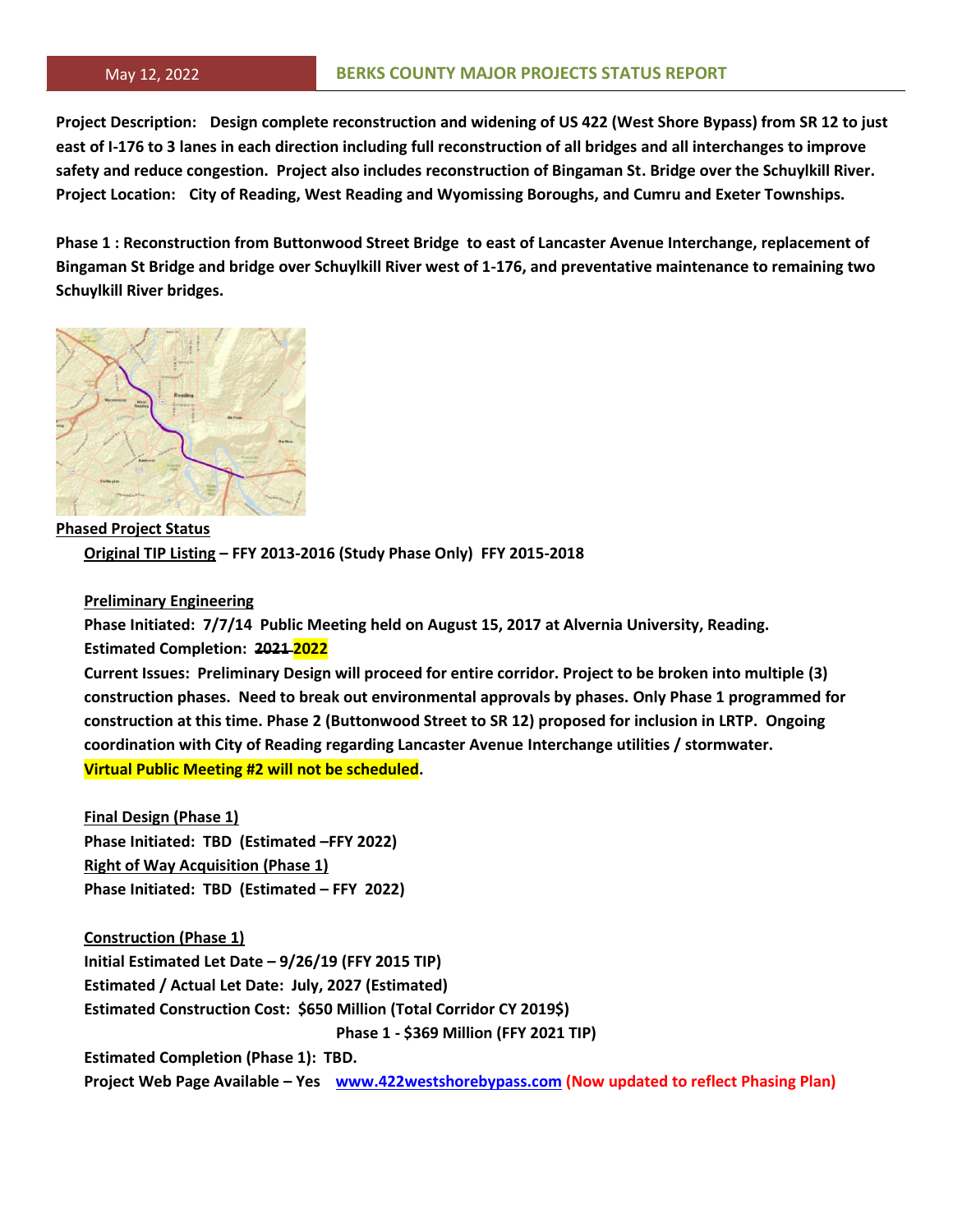# **MPMS # / Project Name: 97234 / SR 222 Kutztown to Lehigh Co Line**

**Project Description: Widening of US 222 to 4-5 lanes between the Kutztown Bypass and the Lehigh County Line (excluding area improved by SR 222 / Long Lane intersection improvement) Project Location: Maxatawny Township**



#### **Phased Project Status**

**Original TIP Listing – FFY 2019-2022 TIP**

**Preliminary Engineering Phase Initiated: TBD (Estimated FFY 2029) (FFY 2021 TIP and Draft FFY 2023 TIP)**

**Estimated Completion: Current Issues: Coordination with Duke Realty HOP**

**Final Design Phase Initiated: TBD**

**Right of Way Acquisition Phase Initiated: TBD**

**Construction Initial Estimated Let Date –4/1/25 (FFY 2019 TIP) Estimated / Actual Let Date: TBD Estimated Construction Cost: \$36.9 million (CY 2019\$)**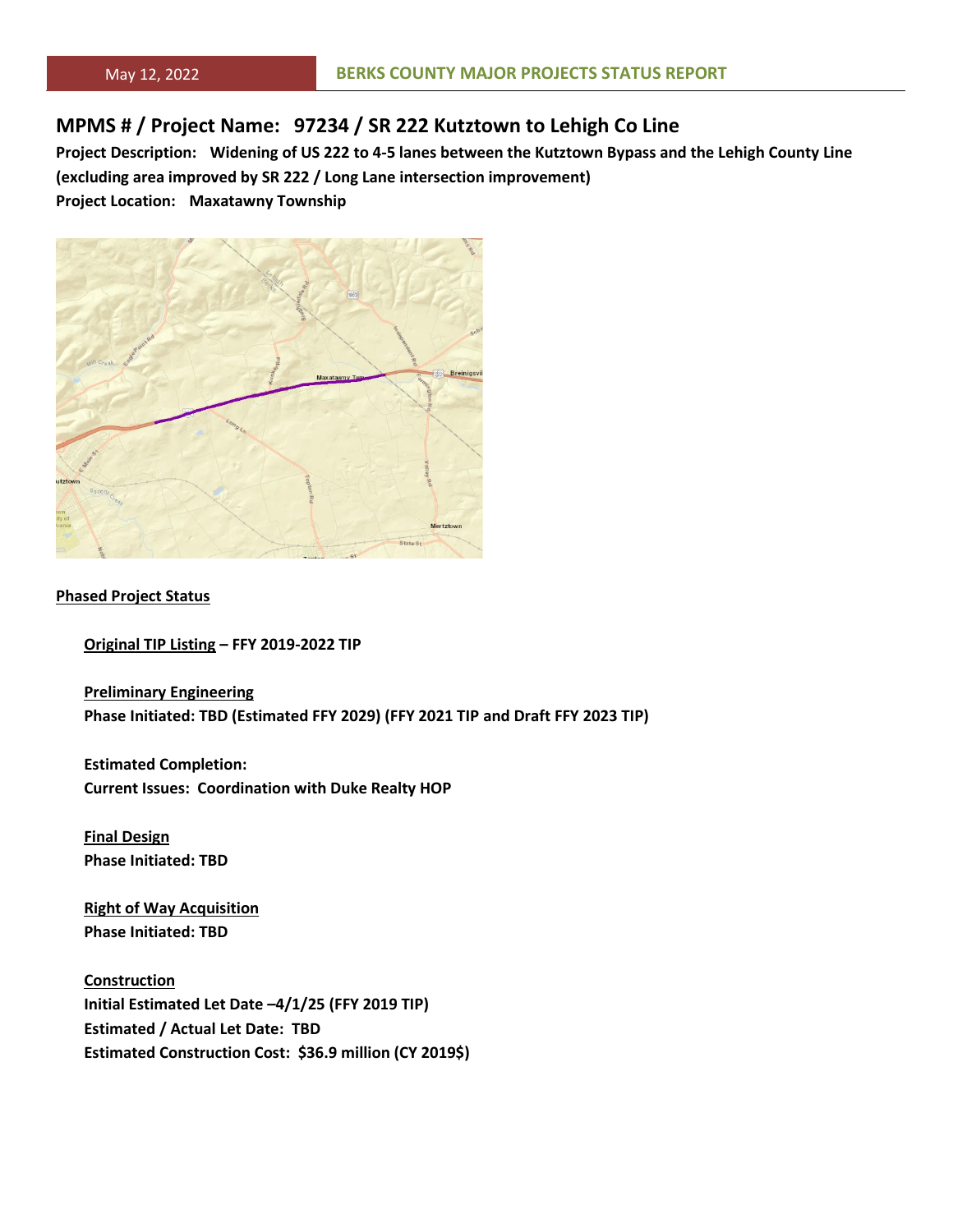# **MPMS # / Project Name: 92414 / SR 222 and SR 73 Intersection Improvements**

**Project Description: Widen US 222 to 4-5 lanes between Dries Road and Berks Memorial Garden, improve intersection at SR 73 including turn lanes and improved signalization, construct roundabouts at Tamarac Blvd. / Genesis Dr. and Schaeffer Rd., reconstruct bridge over Willow Creek**

**Project Location: Maidencreek Township**



#### **Phased Project Status**

**Original TIP Listing – FFY 2007 – 2010 (Entire corridor Ontelaunee Twp. to Kutztown Bypass)**

**Preliminary Engineering - Completed**

**Final Design** – **Completed, 2019**

**Right of Way Acquisition – Completed, 2019**

**Construction Initial Estimated Let Date – 6/1/13 (FFY 2011 TIP) with 222/662 and Widening 9/25/14 (FFY 2013 TIP) as breakout Estimated / Actual Let Date: (Actual) 7/25/19 Estimated Construction Cost: \$26,671,267 Contractor: J. D. Eckman, Inc. Notice to Proceed Issued: 9/9/2019 Estimated Completion: 11/4/2022**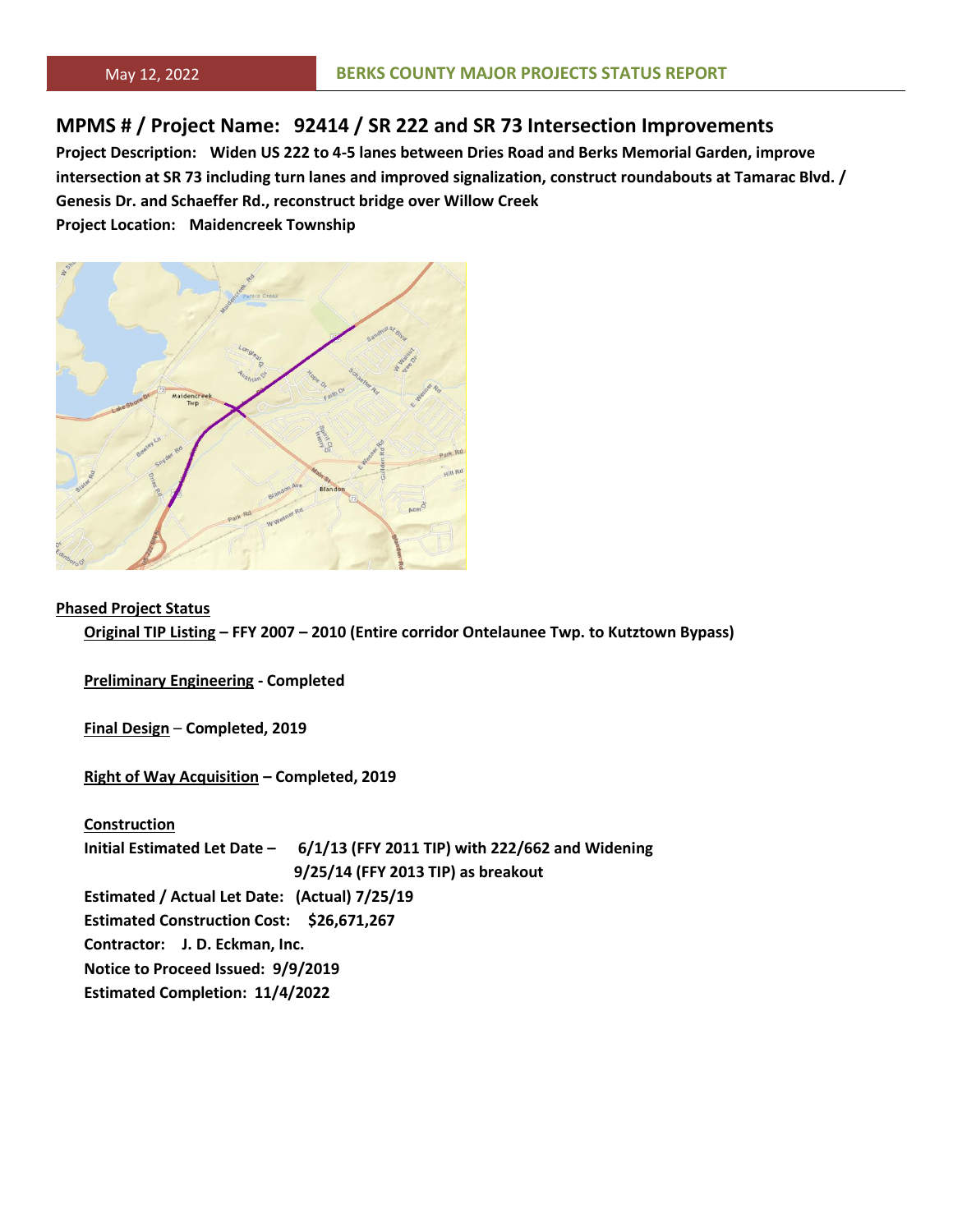# **MPMS # / Project Name: 10466 / I-78 (12M) Mainline Reconstruction**

**Project Description: Complete reconstruction of I-78 from MP 35 (Lenhartsville) to MP 44 (Lehigh County Line) including east-bound and west-bound truck climbing lanes approaching, but excluding Krumsville Interchange Exit 40 (reconstructed as separate project), and upgraded Dynamic Message Signing**

**Project Location: Greenwich Township**



#### **Phased Project Status**

**Original TIP Listing – FFY 1999 – 2002 also included Overpass Replacements and 13M breakouts**

**Preliminary Engineering - Completed**

**Final Design Phase Initiated: July, 2014 Completed - Summer, 2018**

**Right of Way Acquisition Completed - Summer, 2018**

**Construction – In Progress Initial Estimated Let Date – 8/8/13 (in FFY 2011-14 TIP) Actual Let Date: 10/4/18 Estimated Construction Cost: \$168,500,000 Contractor: H & K Group, Inc. Notice to Proceed – December 3, 2018 Estimated Completion: May, 2023 Incorporation of Emergency Gates and Temporary Signals as Coordinated with Local Officials**